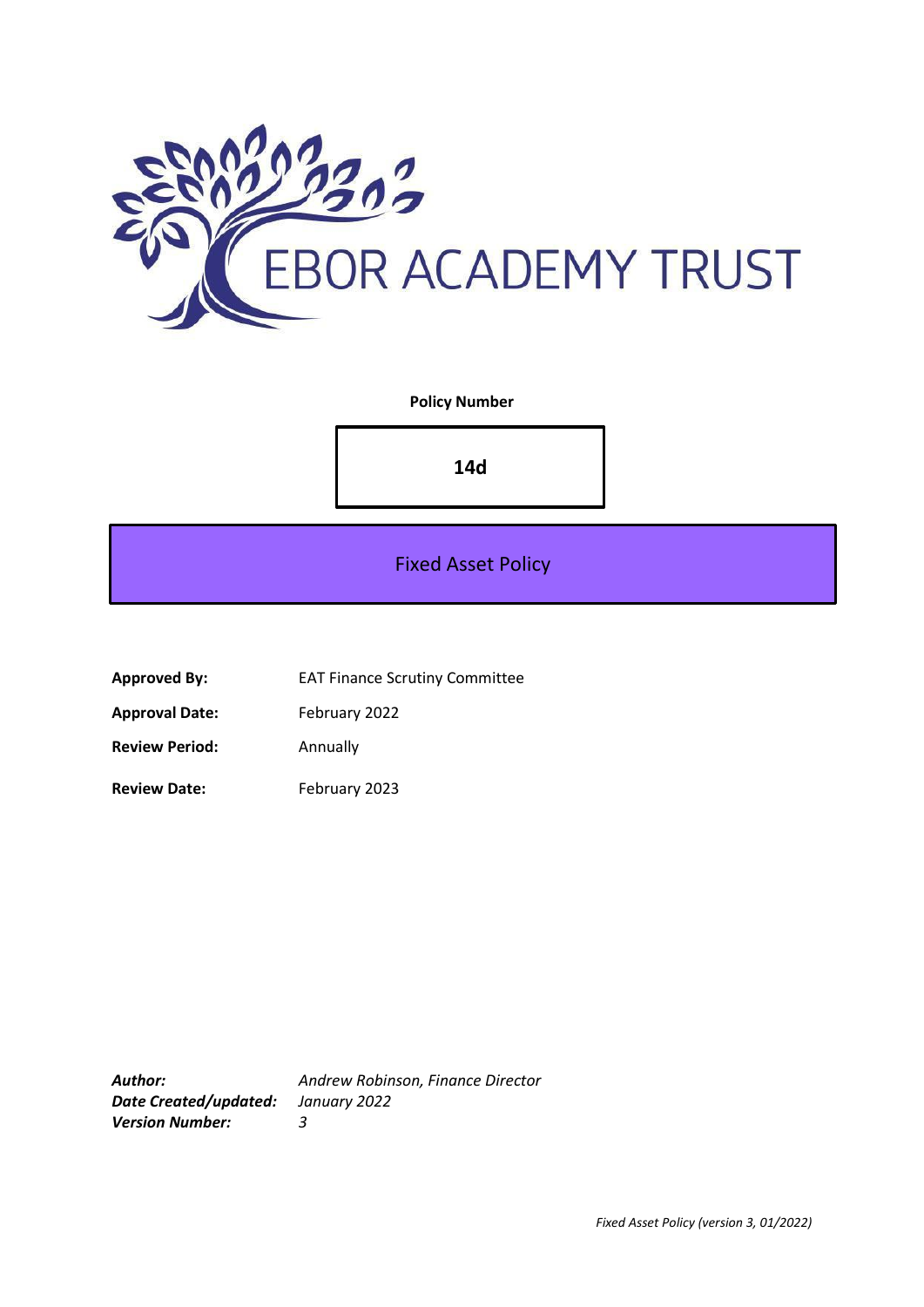# Contents: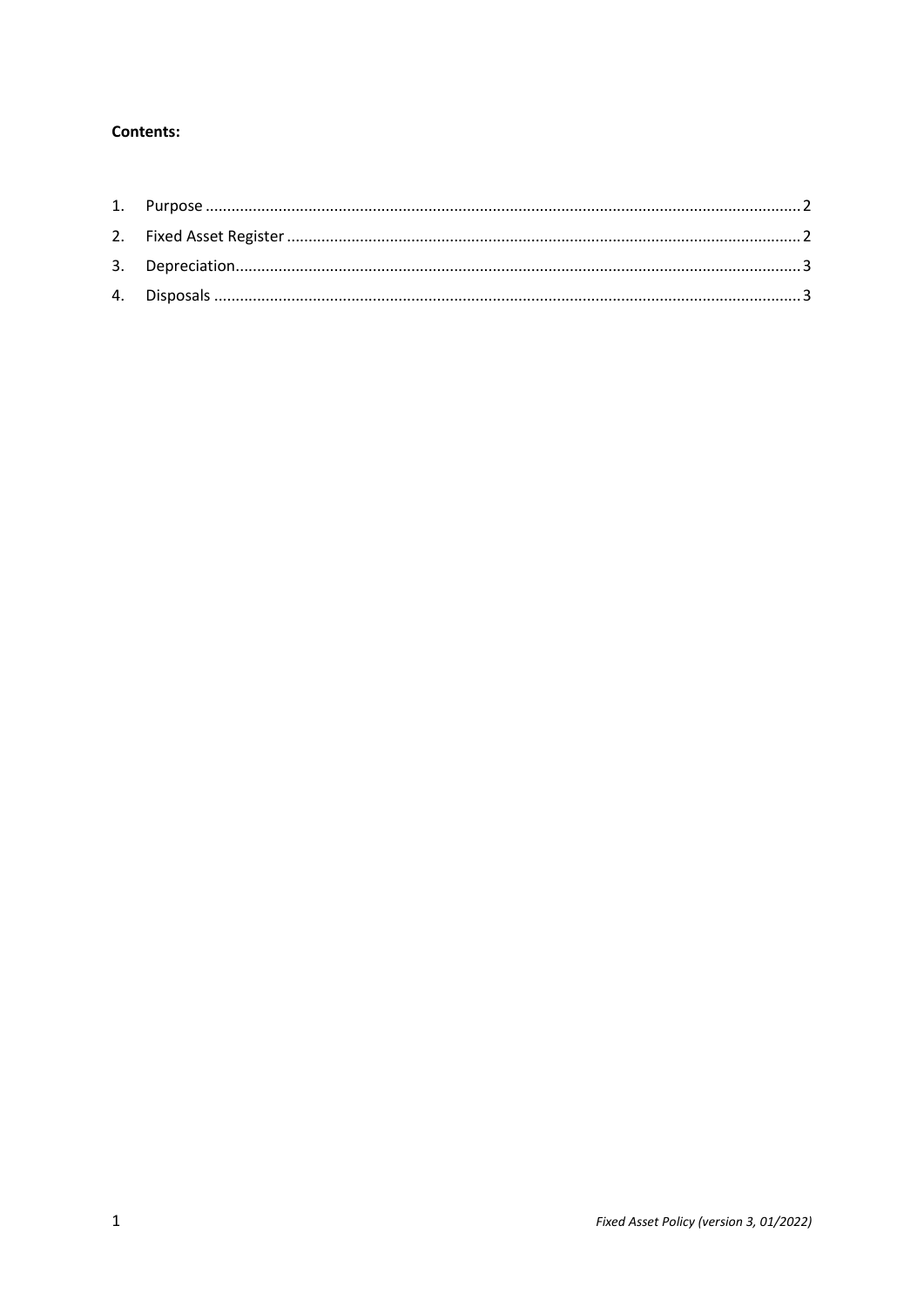### <span id="page-2-0"></span>**1. Purpose**

The purpose of this Fixed Asset Policy is to establish a capitalisation, depreciation and disposal policy for tangible fixed assets held by the Academy Trust. This will ensure that the MAT's balance sheet correctly reflects the net book value (NBV) of its tangible fixed assets.

The policy defines the treatment of tangible fixed or non-current assets.

### <span id="page-2-1"></span>**2. Fixed Asset Register**

The fixed asset register consists of a list of items purchased within an accounting period individually valued over £5,000 that are considered to have a useful economic life (UEL) of more than one year. This threshold applies to single items only.

Fixed assets are categorised as follows:

- 2.1 Land and Buildings
- 2.2 Plant and Machinery
- 2.3 Furniture, Fixtures and Fittings
- 2.4 Computer Equipment
- 2.5 Vehicles

Any items that meet the definition of a fixed asset but are below the £5,000 capitalisation threshold, and are considered to be portable, valuable and desirable, shall be included on a separate inventory within the Parago asset system.

Transactions relating to the fixed asset register will be recorded on the Academy Trust's balance sheet and within the financial management accounting system.

The Fixed Asset Register and the Parago Asset system should be reconciled at annually to ensure accountability. All Fixed Assets and inventory listed in Pargo will be reconciled by the School Business Partners running a contents summary for each room in every academy. Any new items found will be added to the room and any missing items will be reallocated to their correct location or disposed of under the description "lost or stolen".

Following the audit a brief report will be recorded in the room information section on Parago listing the date of the audit, the auditors name and a summary of the results. The FD & central finance team will conduct sample checking audits each year.

Any discrepancies between the physical count and the register will be reported to the Finance Scrutiny Committee at the next available meeting.

All disposals of assets are recorded in the fixed asset register and the appropriate transactions recorded in the financial management accounting system.

All accounting documentation for the purchase of assets is recorded in the financial management accounting system.